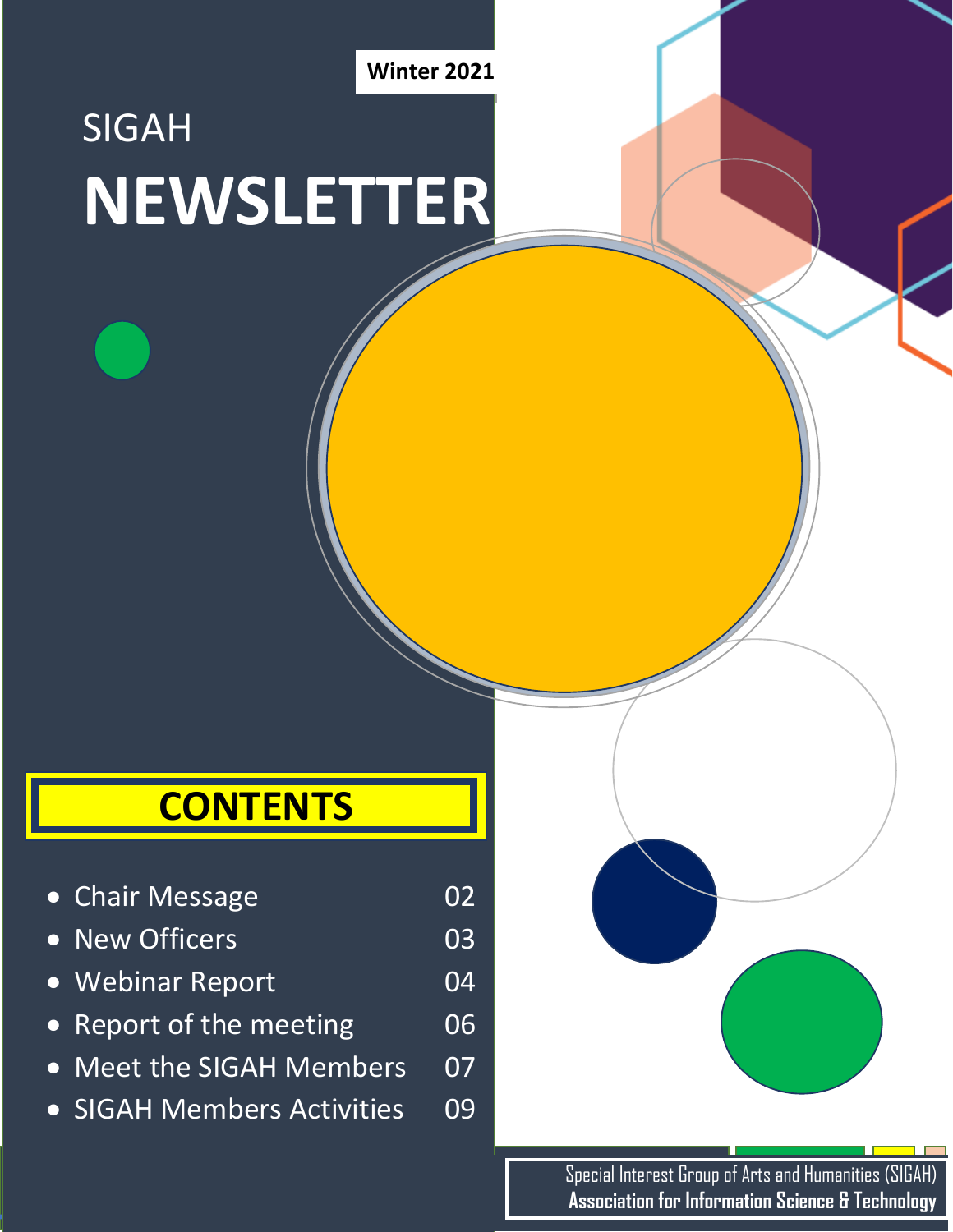### MESSAGE BY THE CHAIR **SIGAH**

#### **Greetings from the Special Interest Group for Arts & Humanities!**

Allow me to introduce myself as the new SIG-AH chair. My name is Ann Graf and I took over from Julie Carmen after the annual meeting this fall. I want to thank Julie for all her engaging work with the SIG during her tenure. She continues to be a great support to me as I take over the reins. I am an assistant professor in the Library and Information Science graduate program at Simmons University in Boston, teaching and researching in the areas of information organization and art documentation. I am a photographer and have a great love for arts of all kinds. I have been a member of SIG-AH for about 6 years now and involved as the social media officer along the way.

2

The SIG started out our year of events with a webinar on December 9<sup>th</sup>, co-sponsored by SIG-VIS and presented by Dr. Heather Shirey and Dr. Todd Lawrence: In the Streets; On the Walls: Archiving, Activism, and the Urban Art Mapping Street Art Database. I will report more on this wonderful event later in the newsletter. SIG-AH has plans for more co-sponsored events in the new year with SIG-VIS, as well as another annual Virtual Symposium in the spring. The theme of the 2022 Virtual Symposium is Material Collections. Stay tuned for more information!

It is a tradition where I live to wish everyone a peaceful, safe, and happy holiday season and I would like to extend these wishes to all SIG-AH members around the world. I am writing while on the road, traveling from Boston, Massachusetts in the eastern United States to Milwaukee, Wisconsin, in the Upper Midwest. These are cold parts of the country, and we mark the end of the teaching semester and the beginning of December with several holiday celebrations and the first of likely many snowfalls. It is a hopeful season during many continuing struggles around the world as the Corona Virus continues to

"SIG-AH has plans for more co-sponsored events in the new year with SIG-VIS, as well as another annual Virtual Symposium in the spring. The theme of the 2022 Virtual Symposium is Material Collections. Stay tuned for more information!"

mutate and spread.

I hope that you feel welcome in the SIG and that you find our programs informative and interesting. If you have ideas or questions, please feel free to reach out to me or any of our SIG officers via iConnect. Please also consider letting us know who you are by submitting a short bio to the New Members column in the newsletter. We are hoping to receive more of these member bios in the new year to enhance our sense of community and to foster connections among the SIG membership.

Best wishes to all as you wrap up your work for 2021. We look forward to collaborating with you in 2022!

**Ann Graf Chair - SIGAH**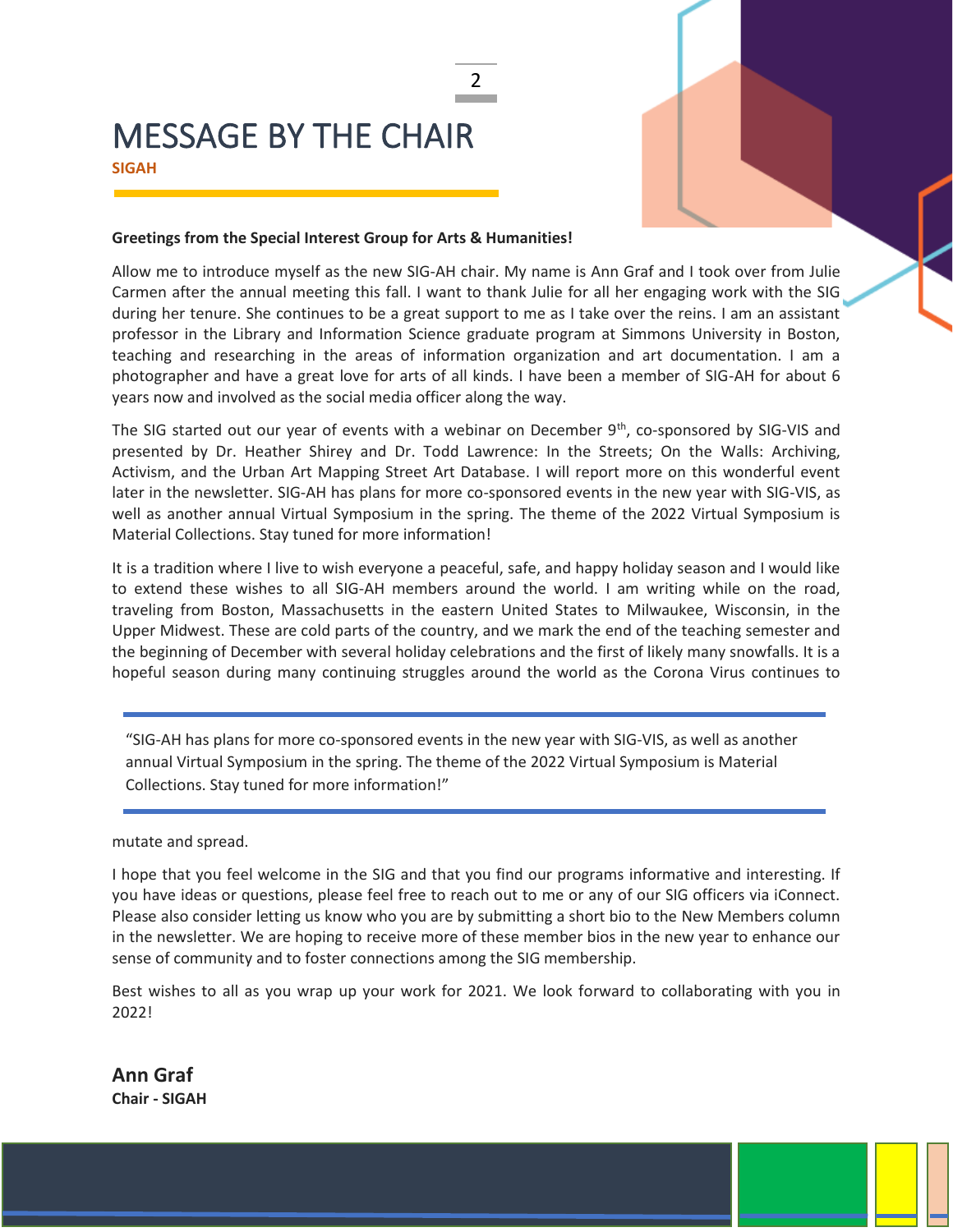### New Officers

| <b>New Officers</b> |                                            |  |  |
|---------------------|--------------------------------------------|--|--|
| $SIGAH - 2021$      |                                            |  |  |
|                     |                                            |  |  |
| Chair:              | Ann Graf (new), Simmons University, Boston |  |  |

| GHAIL.                                       | <b>ATTLOI QT (TIEW), SITTLIUTS UTTVEISILY, DUSLUIT</b>           |  |  |
|----------------------------------------------|------------------------------------------------------------------|--|--|
| <b>Chair-elect:</b>                          | <b>Jeremy McLaughlin</b> (new), University of Wisconsin-Madison  |  |  |
| Webmaster:                                   | Arjun Sabharwal (returning), The University of Toledo            |  |  |
| <b>Newsletter Editor:</b>                    | Muhammad Tariq (returning), COMSATS University, Lahore, Pakistan |  |  |
| <b>Social Media and Communications: OPEN</b> |                                                                  |  |  |
| Treasurer:                                   | <b>OPEN</b>                                                      |  |  |
| Secretary:                                   | OPEN                                                             |  |  |

We are very glad to have continuity with the offices of Webmaster and Newsletter Editor. Arjun and Muhammad have served SIG-AH very well, enhancing our SIG presence through iConnect, our website, and the quarterly newsletter. We bid farewell to past chair Julie Carmen and Secretary Alicia Takaoka. Julie and Alicia continue their participation in ASIS&T on other fronts. Alicia has been chosen as one of five ASIS&T New Leaders for 2021-22 and we wish her the best in this new role.

Jeremy is joining us as chair-elect so he will take over after the annual meeting in the fall of 2022. Jeremy comes to us with lots of experience in both ASIS&T and SIG-AH, having served as a past chair of the SIG. He and I will be working together on a number of programs and opportunities for the new year.

As you can see, we still have a few officer positions open that we would like to fill. If you could help out your SIG as a social media and communications officer, treasurer, or secretary, please let us know! The commitment is manageable and will allow you to get to the know the workings of the SIG in more detail. It would really help us out as we seek to deliver the best experience to our membership, and it's fun! We are an easy-going group and we would love to expand your opportunities for service, so please let us know if you can help and we'll fill you in on the duties for each officer position.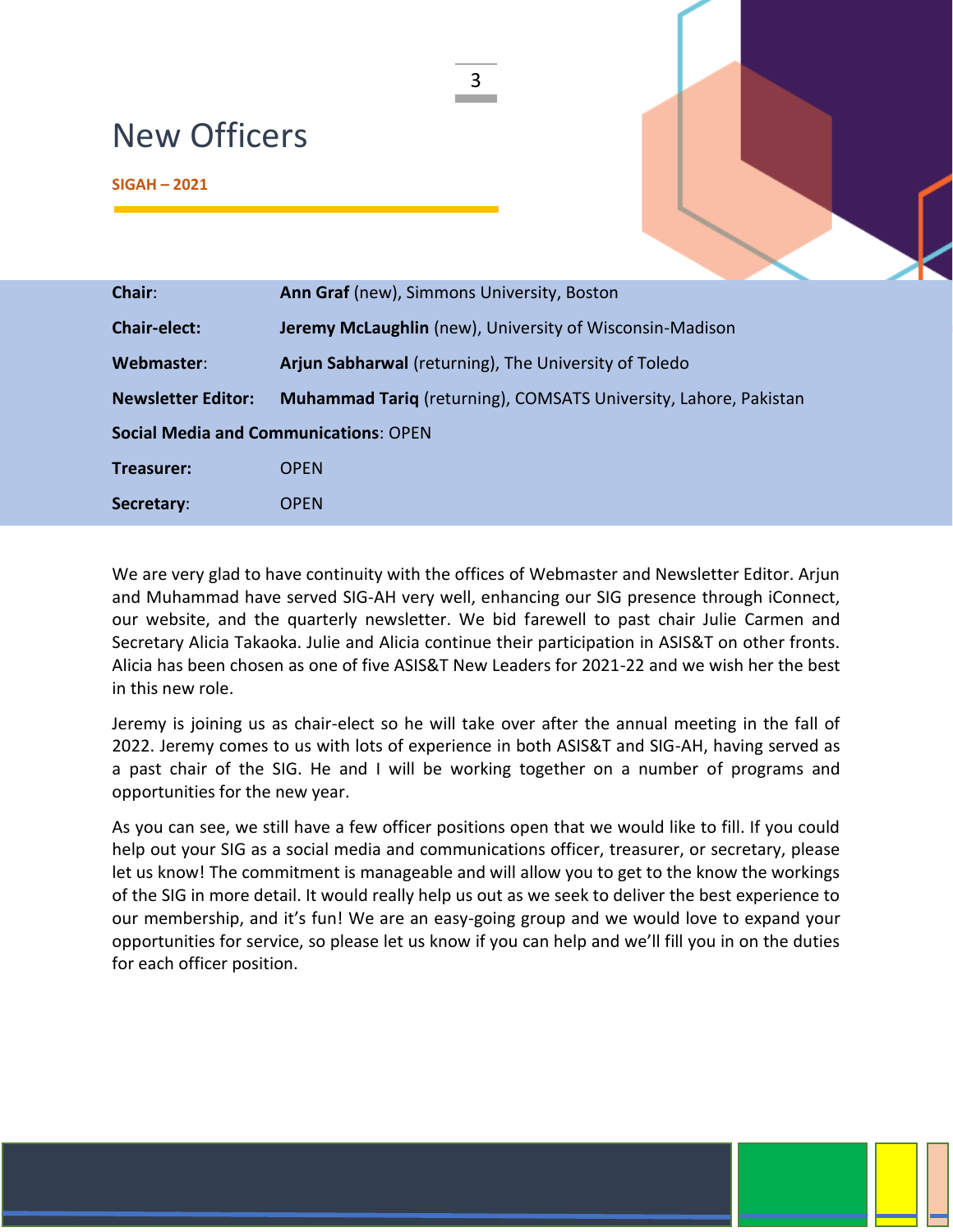### SEMINAR ON "IN THE STREETS ON THE WALLS: ARCHIVING, ACTIVISM, AND THE URBAN ART MAPPING STREET ART DATABASE"

### **REPORT** by Ann Graf

On December 9<sup>th</sup>, 2021, Dr. Heather Shirey and Dr. Todd Lawrence, both of the University of St. Thomas in Minneapolis, Minnesota, presented a webinar entitled "On the Streets; On the Walls: Archiving, Activism, and the Urban Art Mapping Street Art Database." The webinar was co-sponsored by SIG-AH and SIG-VIS. Shirey and Lawrence provided an overview of their work to document the graffiti and street art response to the murder of George Floyd as a multidisciplinary effort of faculty and students from the College of Arts and Sciences at the University of St. Thomas. There were 47 people registered and 27 attended in real time. If you registered, you should now have received the link to view the recording.

4

When George Floyd was killed outside Cup Foods in Minneapolis on May 5, 2020 by a white police officer, the response in the community was swift and loud, reverberating across the country and soon around the world. A very visual response came from within and alongside the graffiti and street art community as words, phrases, and murals appeared near ground zero, quickly echoing like ripples on water and spreading ever outward. Lawrence, a folklorist and ethnographer, and Shirey, an art historian, immediately saw the importance of this historic moment and the need to document the ephemeral evidence of response. Thus the Urban Art Mapping project was born.

Today the George Floyd and Anti-Racist Street Art Database includes over 2000 images from around the world. The website states,

The George Floyd and Anti-Racist Street Art Database seeks to document examples of street art from around the world that have emerged in the aftermath of the murder of George Floyd as part of an ongoing movement demanding social justice and equality.

**"When George Floyd was killed outside Cup Foods in Minneapolis on May 5, 2020 by a white police officer, the response in the community was swift and loud, reverberating across the country and soon around the world."**

#### The database serves as a repository

for images and a future resource for scholars and artists through metadata that is freely available for educational use and research. In addition, the provided metadata allows for an analysis of the themes and issues that appear in street art, explored in terms of local experiences, experiences, experiences, and attitudes.

[\(https://georgefloydstreetart.omeka.net/collections/browse\)](https://georgefloydstreetart.omeka.net/collections/browse)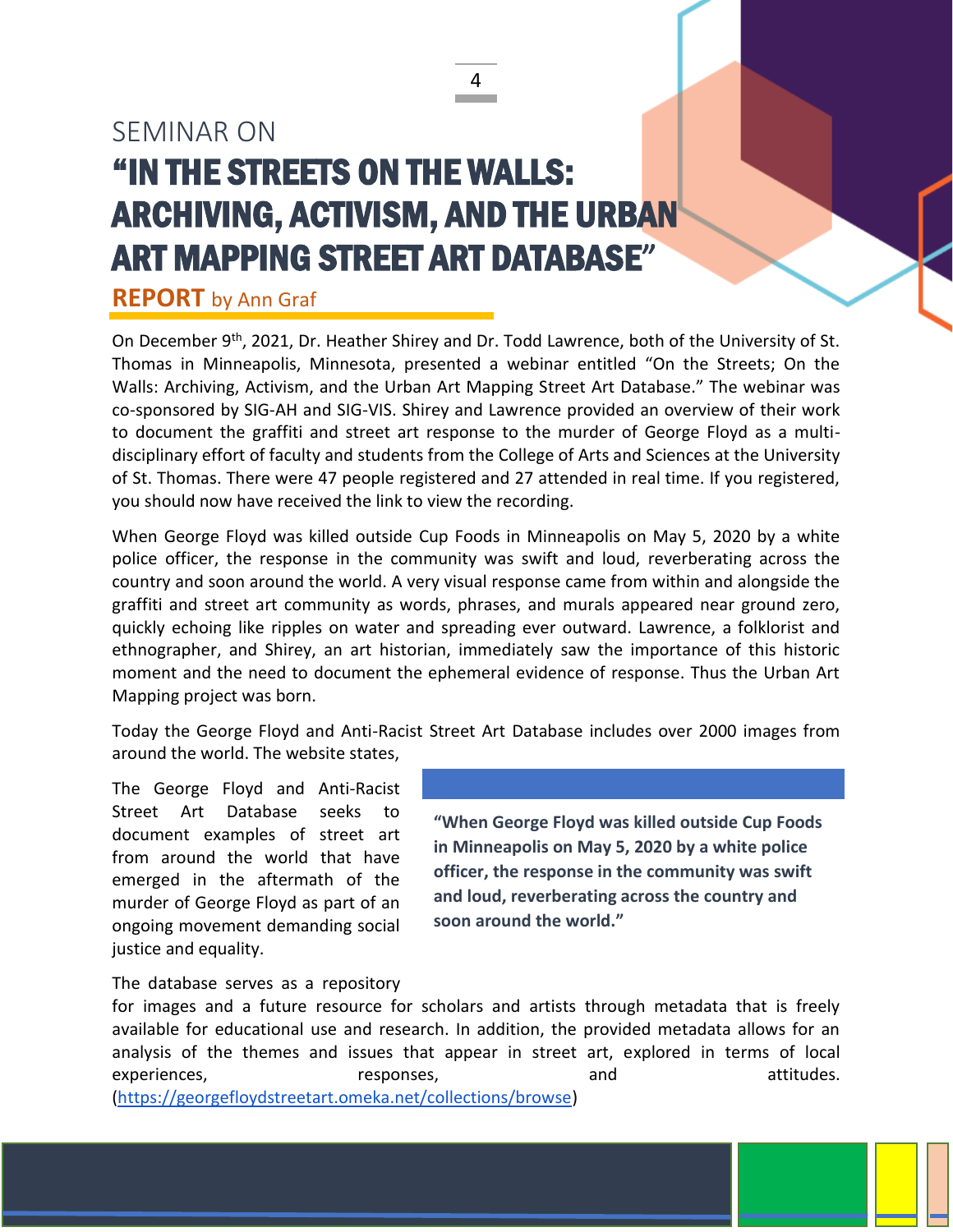Dr. David Todd Lawrence is Associate Professor of English at the University of St. Thomas, where he teaches African American literature and culture, folklore studies, and cultural studies with research focusing on the Black Arts Movement, James Baldwin, racial passing, black speculative writing, and ethnographic writing. Dr. Heather Shirey is a Professor of Art History and interim department chair.

Her teaching and research focus on race and identity, migrations and diasporas, and street art and its communities. Topics of interest in her courses include race & identity, migrations & diasporas, and museums & their communities, while her research focuses on the arts of the African Diaspora, the history of photography, and global street art. Together with geographer Dr. Paul Lorah, Dr. Shirey and Dr. Lawrence co-direct the Urban Art Mapping research team. Their combined academic backgrounds are a natural fit for such a project that documents art, racial inequity, community, and memory.

The group created and manages three street art archives, based on distinct themes:

- the Covid-19 Street Art Database [\(https://covid19streetart.omeka.net\)](https://covid19streetart.omeka.net/),
- the Eco Street Art Database [\(https://ecostreetart.omeka.net\)](https://ecostreetart.omeka.net/) and

• the George Floyd and Anti-Racist Street Art Database [\(https://georgefloydstreetart.omeka.net\)](https://georgefloydstreetart.omeka.net/).

Please visit the three databases from the Urban Art Mapping project, and consider submitting images of artworks you find and photograph that address the individual collections. Instructions for submissions are available on each of the websites. The collections continue to grow through submissions from people around the world.

#### 5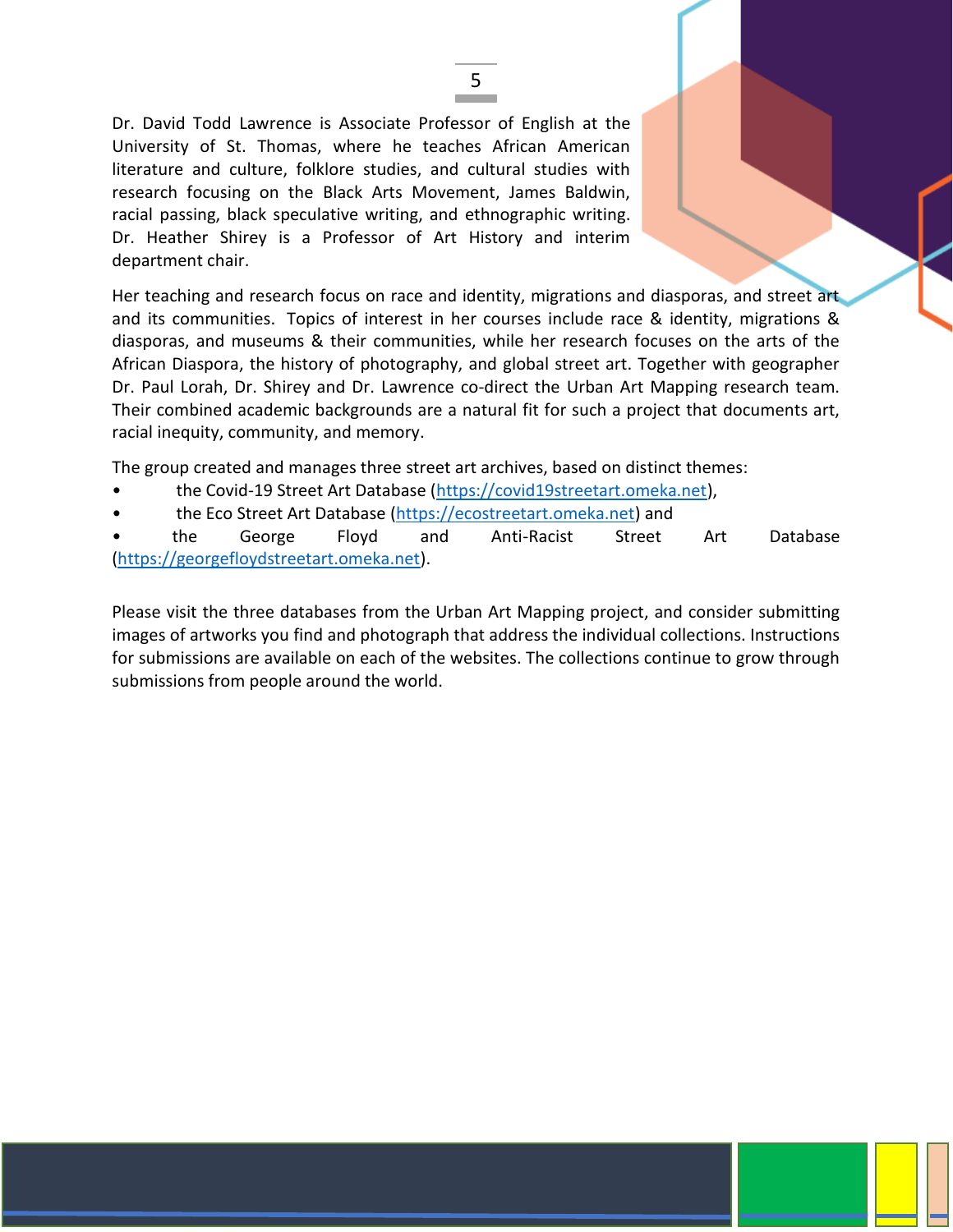### SIGAH MEMBERS MEETING

**REPORT** by Ann Graf

SIG-AH held a meeting during the ASIS&T annual meeting on October 29<sup>th</sup> at 2pm EST. The agenda was ambitious, and we covered a lot of ground, though most items were introduced and the discussion was general as we planned for the upcoming year.

We began by thanking exiting Chair Julie Carmen and Secretary Alicia Takaoka for their service to the SIG. New officers were introduced and we discussed the need to fill the open officer positions of Secretary and Social Media. If additional volunteers are found, the office of Treasurer could also be filled.

6

The December  $9<sup>th</sup>$  webinar was discussed, and plans made to further promote the event, as well as plans for future webinars and the spring virtual symposium. Ann made plans to meet with the chair of SIG-VIS to discuss cross-promotion of events and other possible collaborations across the two SIGs. Ann and Jeremy also set up plans to meet to discuss topics for the 2022 virtual symposium.

We discussed the student research award, possible themes for the award, and ideas for promotion. Jeremy agreed to look into promotion strategies.

Our newsletter editor, Muhammad Tariq, has extensive experience with organizational communications and has developed an improved structure, thematic outline, and publishing consistency for our SIG's newsletter. We agreed to move to a quarterly format and applauded the added column for member bios called "Get to Know Your SIG Members".

We wrapped up the meeting by discussing plans for future meetings.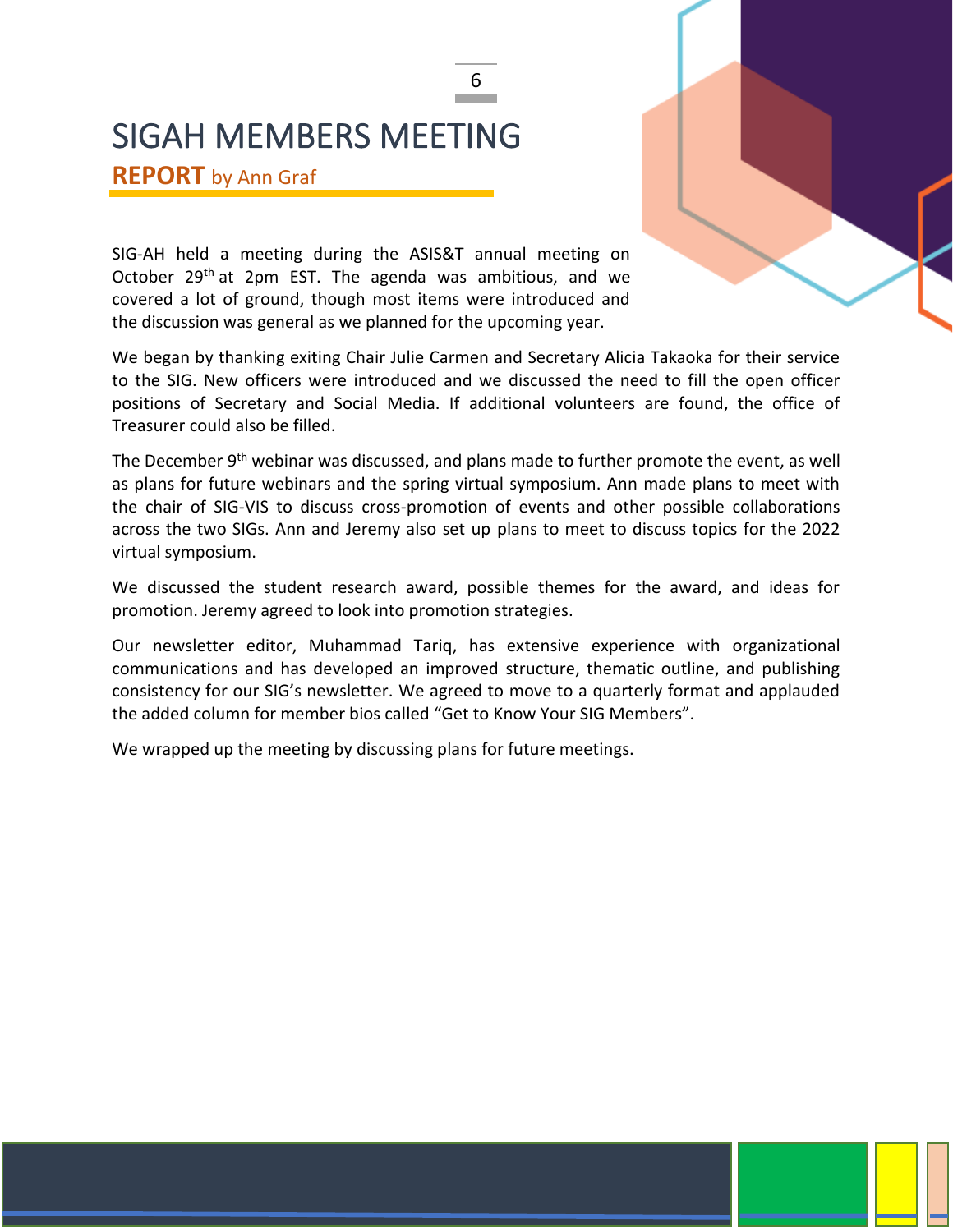## TIM GORICHANAZ

Meet the **SIGAH MEMBER**



7

Gorichanaz is Assistant hing Professor at Drexel ersity in the College of puting & Informatics. He hes courses across Drexel's rianship and human-centered puting programs, with cular focus on design thinking ethics. He lives in Philadelphia his partner and his cat ter.

In his research, Tim explores how human pursuits of the good life intersect with information technology and how they may be changing in the digital age, work that bridges philosophy and

information science. In particular, Tim explores information experience, or people's

lived experiences of engaging with information technologies, a lens that brings a first-person perspective to questions of information behavior and practices. His work has centered on a handful of concepts at this juncture, including understanding and personal meaning. In his doctoral research, for example, Tim explored the artistic genre of self-portraiture as a document genre and conducted empirical research on

local artists' process of creating self-portraits, including how they interacted with information technology along the way

Most recently, Tim has been working on applications of virtue ethics in information technology, reflecting on how such technologies can help people discern and move toward the good life. This line of work examines concepts such as intellectual humility and hope, and it explores how digital technology may help us become humbler and more hopeful.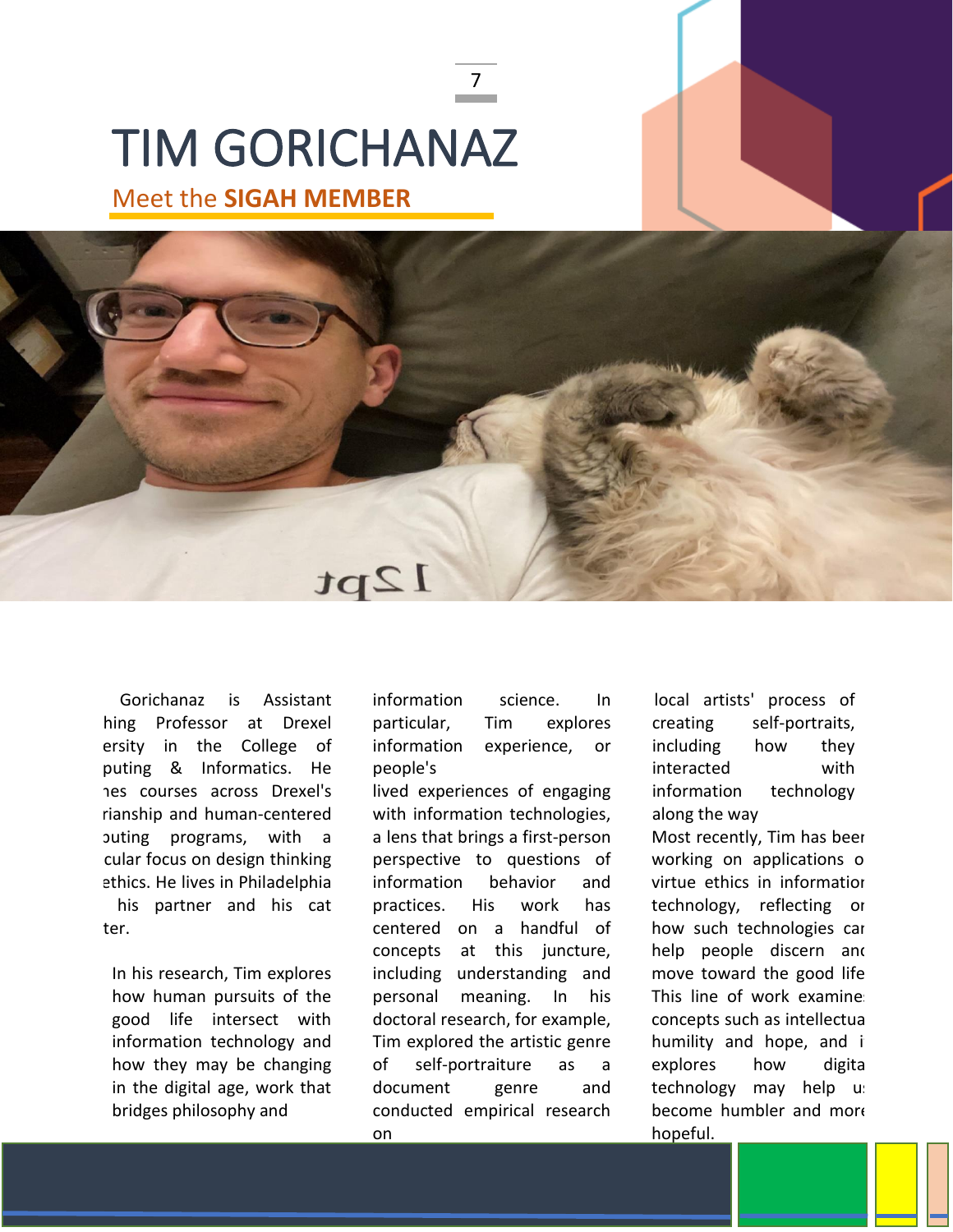As part of his research career thus far, Tim has enjoyed exploring how scholarly work can be presented in ways beyond the standard research paper. For example, he edited the collection "Documents in Human Life: Fresh Approaches" (2017), which was a special issue of *Proceedings from the Document Academy*. In 2020, he helped organize a book symposium (a format common in philosophy but not in information science) on a new monograph by philosopher Luciano Floridi, which was published in *Journal of Documentation* 

under the title "Information and Design." Outside of work, Tim's main hobby is ultradistance running. He began running in 2010 and gradually increased his mileage, and now he runs one or two 100-mile races a year, as well as periodic races of shorter distances. He runs nearly every day, with a long run every weekend. His other biggest hobby is fiction writing; a few of his short stories have been published, and he self-published two novels.

He recently finished revisions on a new young-adult fantasy novel, for which he is pursuing traditional publishing. He also enjoys practicing classical guitar, a hobby that he returned to with gusto since the beginning of the pandemic; and he is a longtime player of Dungeons & Dragons and other tabletop games.

You can learn more about Tim at his website [http://timgorichanaz.com](http://timgorichanaz.com/) and connect with him on Twitter @timgorichanaz.



8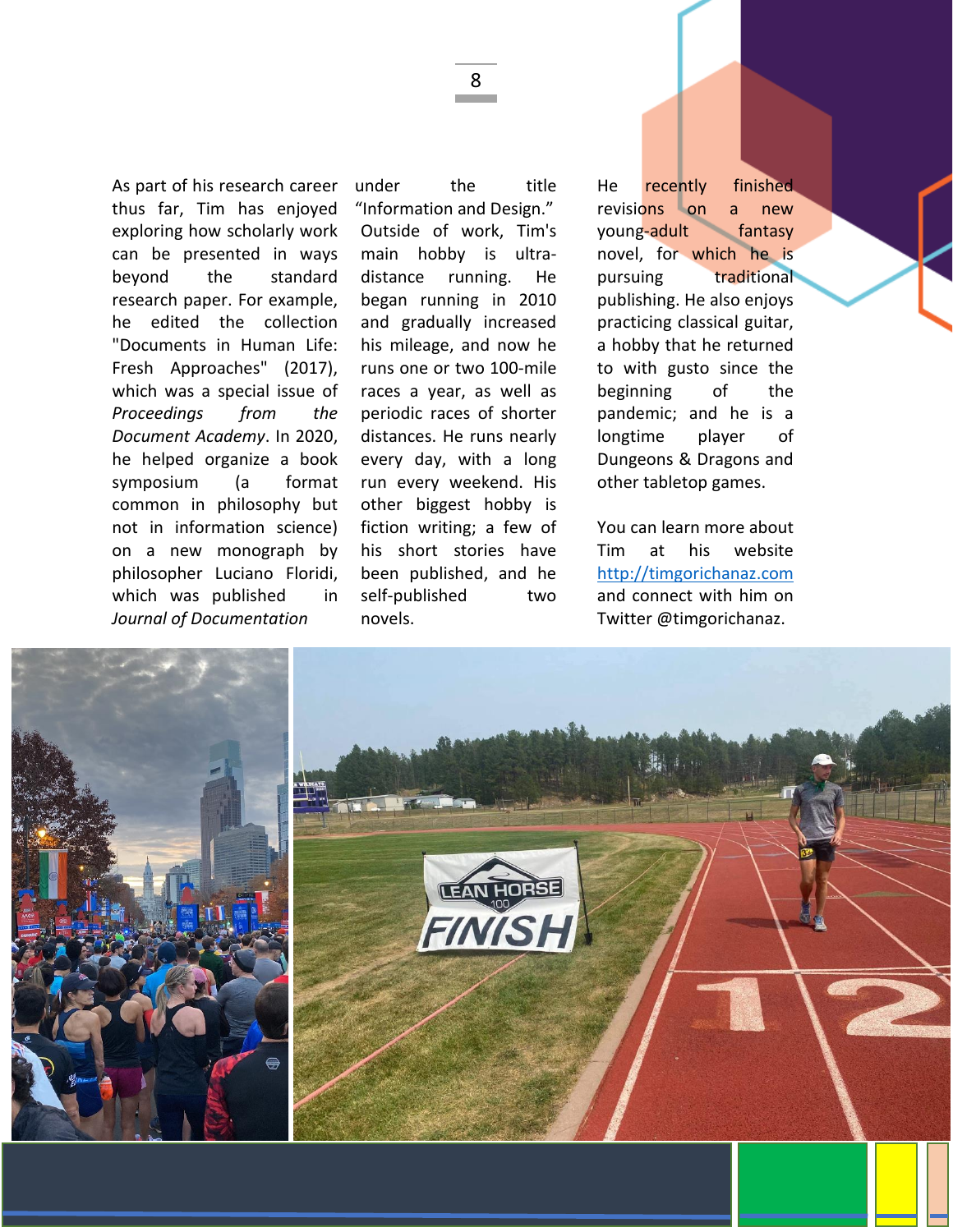### SIGAH MEMBERS **activities**

#### Embroidery Class By Julie Carmen

Julie Carmen announced a class I am offering through the Embroiderer's Guild of America. She first discovered them when she was researching the historic stitches of the Bayeux Tapestry. She is now a member and enjoying learning from these gifted embroiders. Please consider reading about this course as it crosses over the embroidery threshold to teach how to search in medieval manuscripts for illuminated images to use for making one's own pattern for embroidery, There will be an overview on creating a program in makerspaces too. Here is the information: Online Class: Creating a Pattern for Embroidery from [Digital Images with Julie Carmen | EGA](https://egausa.org/courses/creating-a-pattern-for-embroidery-from-digital-images/)

#### Training on Endnote by Dr. Tariq

Dr. Muhammad Tariq conducted a training entitled "How to manage references through Endnote". The participants were the MBBS doctors of Chughtai Labs and create reference library in the Endnote software, though. The training mode was presentation, discussion, and hands on practice.



#### Research publications

- Ashiq, M; Rehman, SU, Rafiq, S; Tariq, M (2021). Women Women Library Leadership in Pakistan: A qualitative Sutdy on the Journey of Career Progression and Serving the Community. College nd Research Libraries (IF: 2.27)
- Anwar, Naveed; Shahzad, Khurram; Tariq, Muhammad Dr.; and Bhatti, Amber Mehboob, (2021). "Barriers for the Adoption of Professional Development Courses (PDCs) in Public Sector University Libraries". Library Philosophy and Practice (e-journal). 6389. <https://digitalcommons.unl.edu/libphilprac/6389>

9